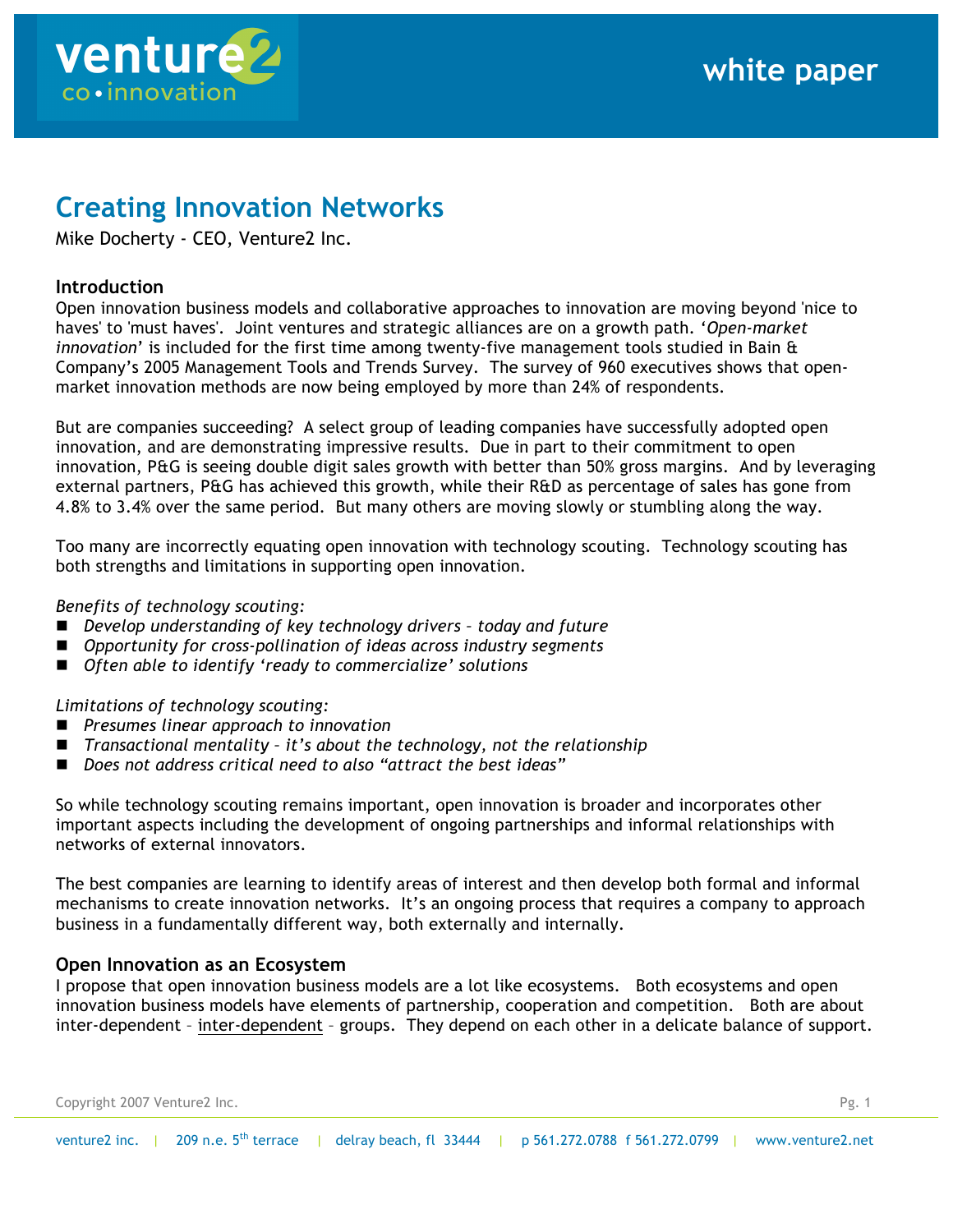

Creating an innovation network, relying on external partners for innovation…it means operating at a higher level. Just like in nature when people go from dependence at childhood to independence at adulthood to inter-dependence as a family. So, just like an ecosystem, your approach to open innovation partnerships need to be built on inter-dependence. You need your partners as much as they need you.

Innovation networks can take many forms. They can be peer-to-peer networks that bring together noncompetitive, or even competitive players to share insights or co-develop. They can be supply chain networks that collaborate across the value chain. Innovation networks can be internal forums and mechanisms to leverage expertise, technologies and ideas within large de-centralized organizations. They can be feeder networks that create linkages between a large central company with external start-ups, universities, technology companies and inventors. Below are some of the more common types of networks that can be used to build an innovation ecosystem.

Examples of Innovation Networks:

- **Peer to peer networks:** Non-competitive, or even competitive companies sharing insights and codeveloping
- **Supply chain networks:** Innovation across the value chain
- **Internal networks:** Forums and mechanisms to share knowledge and ideas within large, distributed organizations
- **"Feeder" networks:** Larger, centralized entity leveraging external partners in coordinated development
- **Customer/User group networks:** Advisory groups or other forums designed to involve customers in bringing forward both needs and customer-developed solutions
- **Events and forums:** Discrete events aimed at creating and nurturing a network of innovators

## **Creating and Managing Innovation Networks**

The first step in creating any network for supporting innovation should be the development of a statement of 'strategic intent'. This can take many forms but in general is focused on defining the innovation growth paths, whether any or all of the following: new geographies, markets, channels, business models. The development of strategic intent must also address how your innovation efforts will leverage core competencies such as brands, distribution channels or unique skills. This may seem simple and obvious, but I can tell you from first-hand experience that some very sophisticated and mature companies often skip this step under the mistaken philosophy that open innovation should cast a wide net, without limitations. Strategic intent should define in clear, but high-level terms, the areas of focus for open innovation, and be worded around gaps in the market and un-served (or under-served) segments and needs.

The next step in developing innovation networks is the first round of an ongoing process of translating goals into problem statements and charters. These problem statements should have the following characteristics:

- Charter based upon macro trend or problem to be addressed
- **Problem should be market or customer-driven, not internally driven**
- **Problem statements should be challenging and longer term horizon**
- Networks should not be designed as 'permanent'

With a strategy in place that includes strategic intent as well as problem statements and charters, the real work can begin in building networks to help address these needs. Below is an overview of Venture2's 3 phase methodology for creating innovation networks. In this diagram, we are providing the key activities within Phase 2: Network Development. Below the diagram is a discussion of each of these key activities.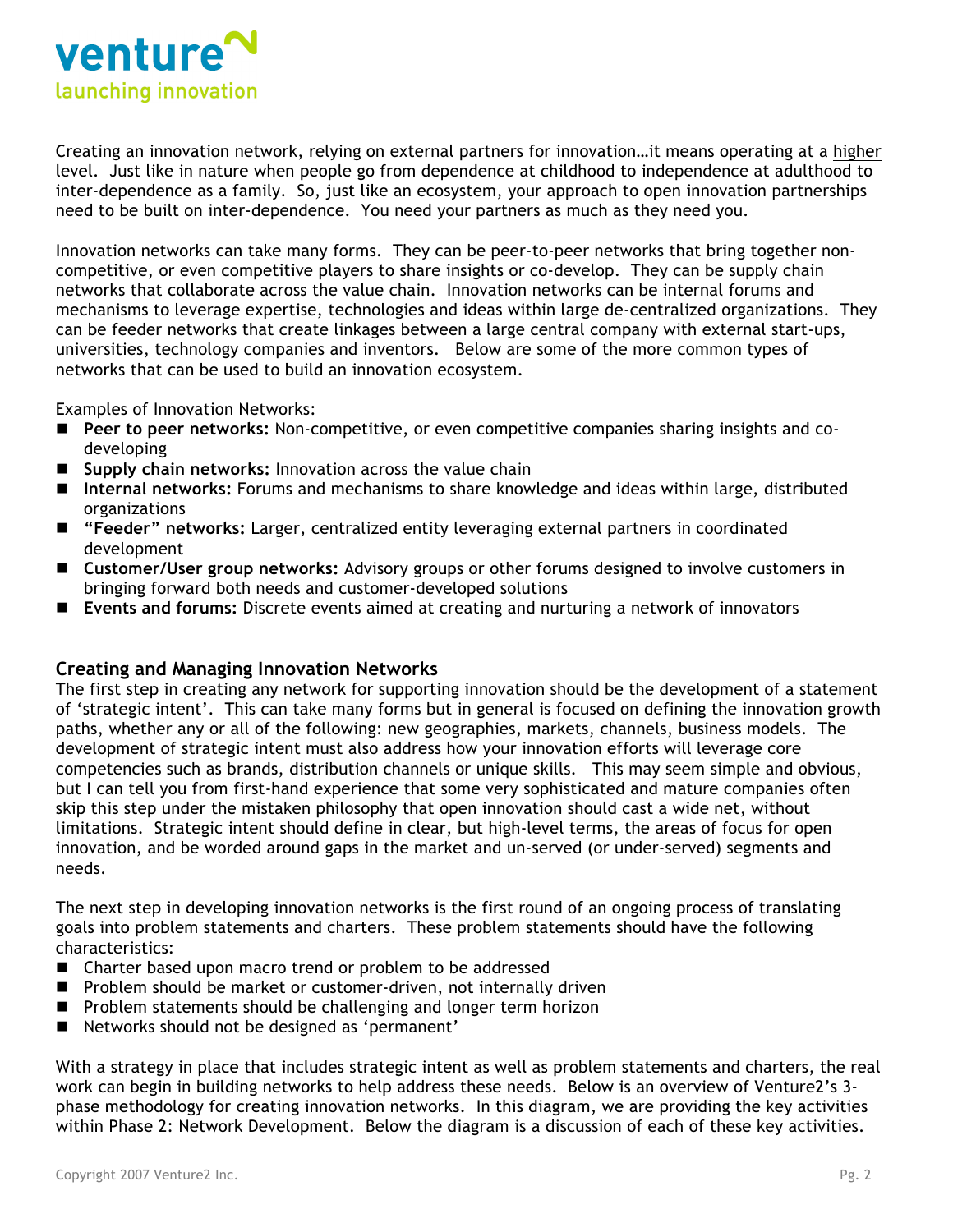



## **Identify sources and players:**

Use your strategic and technology goals to identify sources of ideas for your areas of interest. Look broadly and outside of your industry for specific groups, people and organizations focused on innovation and technology development for these areas. For example, a medical products company may look to groups and companies that are developing breakthrough MEMS flow sensors for industrial applications as a source of new innovation that can be applied to medical device flow measurement.

Network members may cut across technology and market expertise. Begin with influential and respected players in the technology or market space. Recruit these members with a promise of access to other thought leaders in the arena and the opportunity for them to learn as well as share. Interestingly, these early players will likely help you identify additional 'non-obvious' sources of ideas and information for further exploration.

At Venture2, we often use a process we call "Speed-dating for Innovation" to identify and screen sources and players. We identify an arena of interest, for example 'wearable health monitoring technologies'. Then we diligently conduct online research, expert interviews and scouting to identify potential players. From this, we hold speed-dating events where 5-minute meetings allow for a broad spectrum of players to connect and evaluate fit and interest.

## **Informally launch:**

Create early relationships via informal interaction events and forums. The focus of these early efforts can simply be the sharing of best practices across the group. From these interactions, nurture one-to-one relationship building. As the catalyst and host of these events, you'll be uniquely positioned to establish you and your company as the connector and glue for positive relationships.

Why launch informally? Because it provides everyone with the opportunity to test interest and fit without the pressure of formal evaluation and judgment for acceptance and rejection. Announcing upfront that events will result in invitation and rejections only risks alienating individuals and groups that might provide value in the future, or worse can poison your ability to attract other influential members.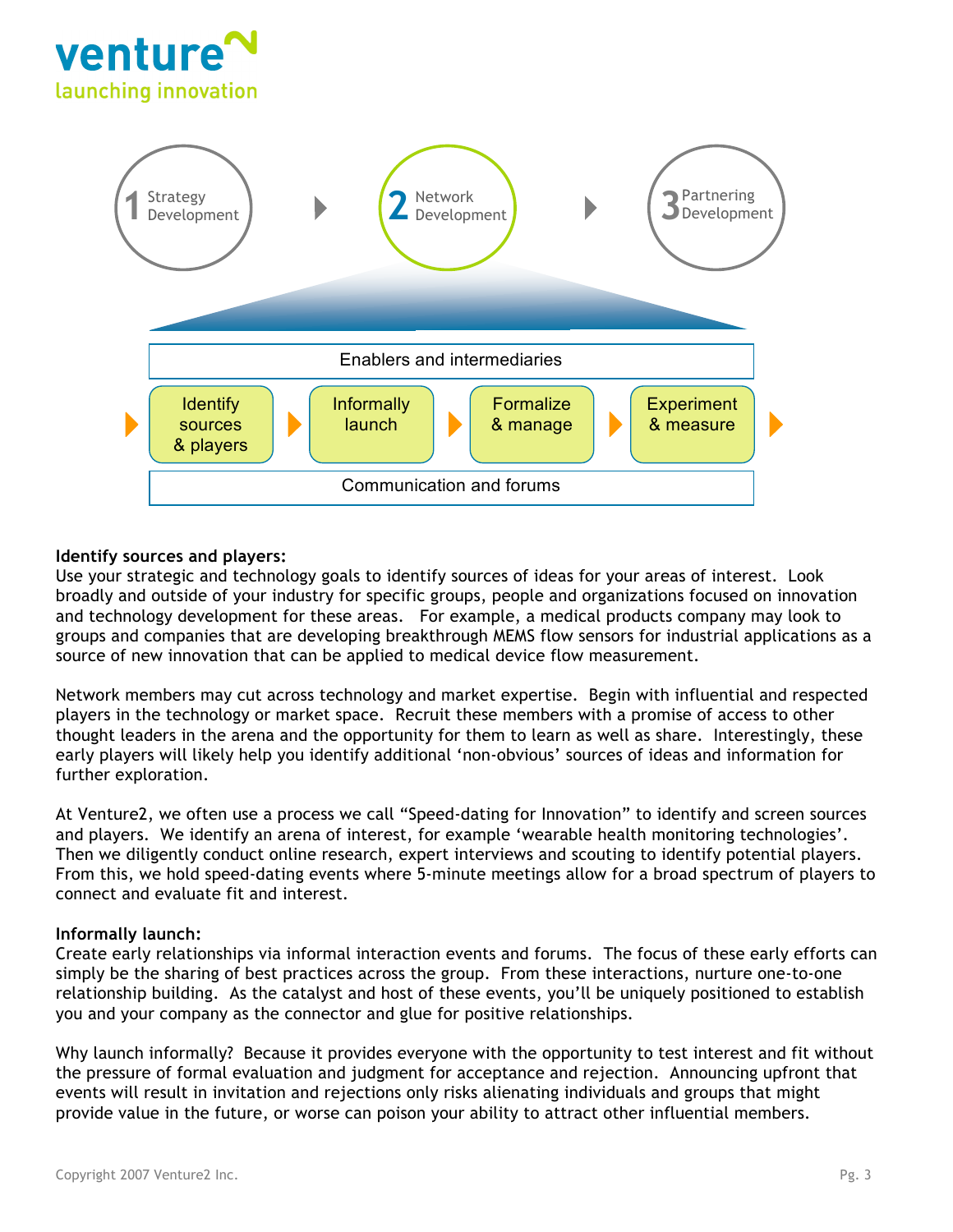

Keep it low key and let the right relationships develop over time. The network will emerge and evolve over time. Don't force it too quickly or too formally. And don't get 'stuck' in your views of what the network should look like. I'd take passionate involvement over 'perfect' partners any time. Remember, these early and active partners can help you attract others over time.

Spalding is one of my examples of a company that is using a very informal innovation very effectively. Dan Touhey, Spalding's VP of Marketing and their technical groups don't have a formal process for open innovation, or a formal network in place for finding and evaluating ideas. They are just cultivating relationships with inventors and entrepreneurs and slowly developing the reputation as a 'partner of choice' for external innovators.

## **Formalize and manage the network:**

As the informal events continue, it becomes important for more formal mechanisms to be put in place to more efficiently manage the process and to ensure that the network is focused on addressing the problem statements in the original charter. Often this includes online collaboration tools and forums to permit synchronous or asynchronous collaboration around problems and ideas. This is where our relationship with Ovo Innovation really helps us in managing the process. Ovo's suite of innovation tools, in particular Incubator and Shuffle can be leveraged very effectively as the glue to help these diverse players interact and build on each others' ideas. One of the great features of the product is the ability to manage and limit access in order to protect confidentiality of certain information, while still inviting broad participation in other areas.

The goal in formalizing innovation networks is to create the same 'sense of community' that exists in places like eDiets for consumers. We find that an effective way to create this sense of community is to create opportunities for shared experiences. For example, we use a process called Collective Insights<sup>tm</sup> to create collaborate cross-company learning initiatives focused on joint consumer research, technology pilot projects, or other joint activities that create new learning, beyond sharing of existing knowledge within the group.

## **Experiment and measure:**

Open innovation is not a linear process. Linear thinking works well for simple problems and systems. But, as complexity increases, these approaches often fail. Innovation is complex. Open innovation is more complex. More players, fast paced, hard to predict. So, if you use a linear process, and only that, for your open innovation efforts – thinking "first we'll define our needs, then we'll do technology scouting, then we'll put that into our phase-gate system and we'll predict an 18.7% increase in our R&D efficiency by year 3." If you use linear thinking in complex situations, then "Expect to be surprised". And not necessarily in a good way.

The key is to use your innovation networks to continually scan for both needs (trends, problems, opportunities) and solutions (technologies, products, companies). You can't always predict which will come first, so an innovation network helps you continually look for the intersections of unmet needs, enabling solutions and market opportunities. 3M provides one of the best examples of a company that solves real needs with its products, but doesn't always start with the consumer research. And they're one of the best at leveraging networks of customers to help them identify and co-develop solutions.

Open innovation needs to be an open-ended process, but it still needs to be measured. The key difference between metrics here versus traditional phase-gate metrics is that traditional metrics are rightly focused almost exclusively on deliverables and results. But in open innovation and innovation networks, the focus should be just as much on learning as it is on results. By its nature, these exploratory, disruptive opportunities are filled with unknowns. So your focus, and your measures of success should be on how